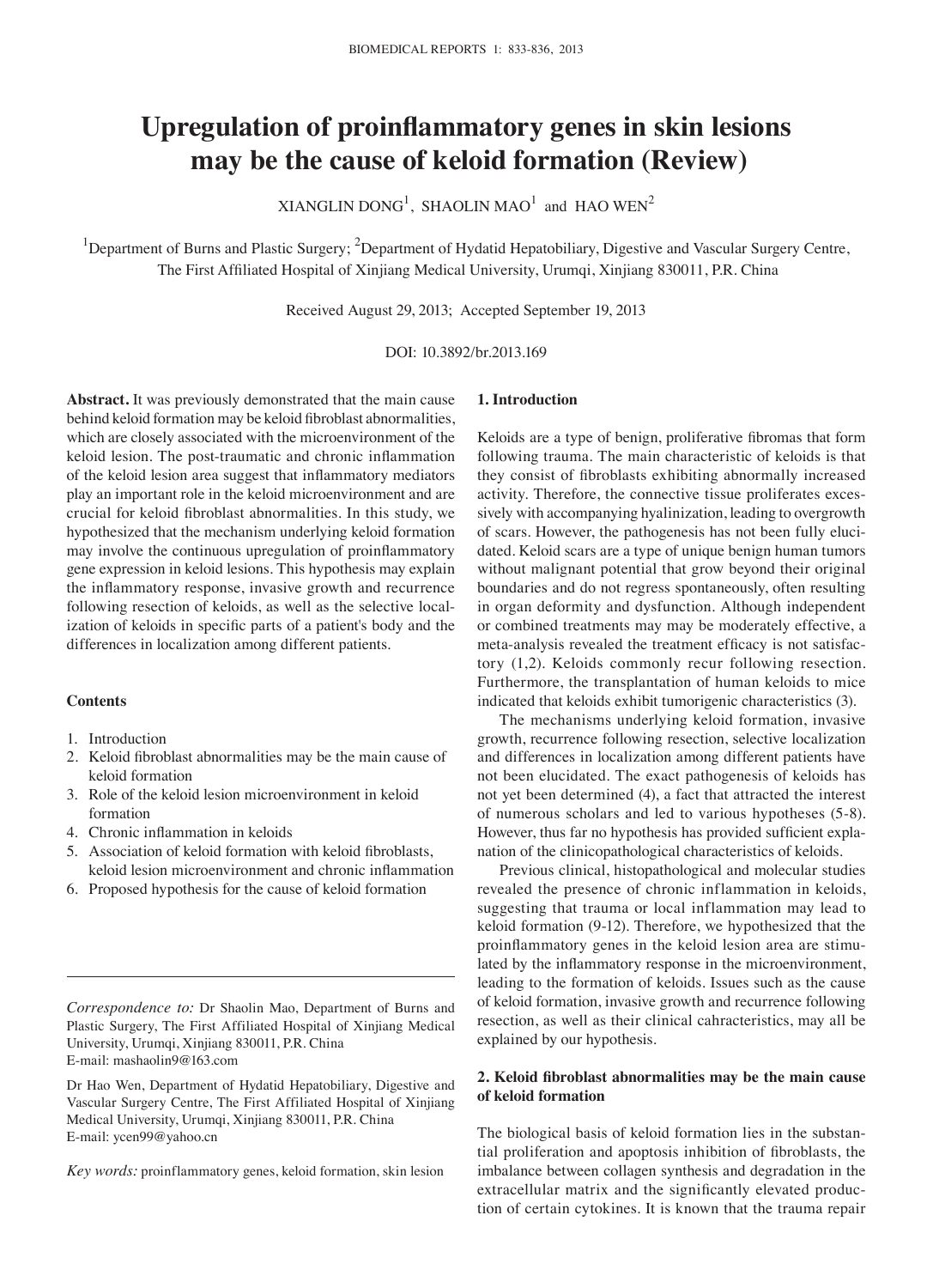process involves three stages: inflammation, granulation tissue formation and extracellular matrix formation (13). Following the early period of granulation tissue formation, the number of macrophages and fibroblasts is significantly increased. They continuously synthesize extracellular matrix and reshape the tissue through the contraction of granulation tissue. In the process of trauma repair, a balance is maintained for the control of fibroblast proliferation and extracellular matrix synthesis. An increase in cell proliferation with a concomitant reduction in apoptosis may lead to keloid formation (14). Most scholars believe that the abnormal proliferation of fibroblasts is the main cause of hyperplasia and persistence of pathological scars (15). Keloid fibroblasts are considered to proliferate more rapidly compared to the fibroblasts of hypertrophic scars (16), with oversecretion of type I collagen fibers and high expression levels of vascular endothelial growth factor, transforming growth factor-β1/β2 and platelet-derived growth factor- $α$  (17). Ladin *et al* (18) demonstrated that the apoptosis rate of keloid fibroblasts was relatively low, which was in accordance with the previously reported downregulation of apoptosis-related gene expression (19,20). In addition, cultured keloid fibroblasts exhibited a distinct increase in collagen fiber synthesis and secretion of matrix metalloproteinase inhibitors compared to normal skin fibroblasts (21). Keloid fibroblasts also exhibited a significantly increased proliferative and anti-apoptotic ability compared to normal skin fibroblasts (22). It was suggested that the keloid fibroblast may be a pluripotent precursor cell with multiple differentiation capacities, similar to the human skin precursor cell, and may be able to differentiate into several types of cells, such as adipocytes, osteoblasts, chondrocytes, smooth muscle cells, vascular endothelial cells, glial cells and oligodendrocytes under different culture conditions (23). Studies using gene chip technology demonstrated an upregulation of  $\sim$ 15% of the genes in keloid fibroblasts, among which the most important are proinflammatory factors, such as interleukin (IL)-1 $\alpha$ , IL-1 $\beta$ , IL-6 and tumor necrosis factor-α (TNF-α) (24,25). Based on those findings, keloid and normal skin fibroblasts are significantly different and keloid fibroblast abnormalities may be the main cause behind keloid formation.

## **3. Role of the keloid lesion microenvironment in keloid formation**

Keloids usually recur following simple excision, due to the fact that the host fibroblasts surrounding the lesion develop into keloid fibroblasts within 24 h following keloid removal. Therefore, the majority of scholars advocate electronic radiotherapy within 24 or 48 h following keloid resection, which may be effective via the IL-6 pathway (26). Although keloid fibroblasts are similar to pluripotent human skin precursor cells, their use in cell replacement therapy (e.g., bones and nervous system), requires further investigation (27), as keloid fibroblasts lose certain characteristics in *in vitro* culture. While keloid fibroblasts share the same level of expression of α smooth muscle actin (α-SMA) with hypertrophic scar tissue *in vitro*, keloids rarely express α-SMA *in vivo* (27). In addition, two different cell populations exhibiting α-integrin expression were identified in keloids; however, the expression heterogeneity disappeared in a keloid fibroblast sub-culture (28). Therefore, these characteristics of keloid fibroblasts are only present in the microenvironment of the keloid lesions. Thus, it may be concluded that the microenvironment of keloid lesions is vital for keloid formation. Accordingly, it is suggested that abnormal fibroblasts may be restored to normal if the cytokine microenvironment of keloids is manipulated (27,28).

### **4. Chronic inflammation in keloids**

Keloids mainly occur in positions such as anterior chest, lateral upper arm, scapular region and suprapubic area, with accompanying symptoms such as peripheral erythema, mild pain and pruritus, particularly during the early phases. The main histopathological characteristics include abnormal proliferation of fibroblasts, overaccumulation of extracellular matrix components such as glycoproteins, fiber adhesion factors and collagen and condensation of reticular collagen (10,11). The center of the keloid lesion is highly collagenized, with an almost complete absence of blood vessels and cells. By contrast, a large number of lymphocytes and fibroblasts are dispersed among a rich network of blood vessels where the keloid is adjacent to normal skin (27,29,30). Proliferation, apoptosis and necrosis coexist independently. The interplay between the invasive inflammatory cells in dermal tissue, vascular endothelial cells and fibroblasts may play a role in the excessive proliferation of keloids. During the process of keloid formation and development, angiogenesis is likely to play a significant role, since it supplies nutrients for keloid formation.

During the pathological process of wound healing or remodeling, fibroblasts are the main target and effector cells. Keloid fibroblasts secrete cytokines and chemokines, such as granulocyte-macrophage colony-stimulating factor, stem cell factor, TNF-α, nerve growth factor, IL-8 and eosinophil-activating factors. By using gene chip technology, Chen *et al* (24) and Messadi *et al* (19) discovered that ~15% of genes in keloid fibroblasts, the most important being proinflammatory factors, were upregulated, suggesting that keloid fibroblasts are crucial in the occurrence of chronic inflammation. It was proposed that keloid formation may be caused by inflammation arising from the abnormal secretion of proinflammatory mediators and irregular response to other inflammatory signals mediated by keloid fibroblasts (12). It was also proven that, as a special form of wound healing, keloids exhibit characteristics similar to the long‑lasting inflammatory responses, immune abnormalities and invasive growth characteristics of tumors (31,32).

Nuclear transcription factor-κB (NF-κB) is a protein family widespread in eukaryotes, which is composed of polypeptide subunits. Being involved in signal transduction pathways, it is essential for the transcription of a variety of proinflammatory genes. Upon activation, NF‑κB may promote the mRNA expression and release of a variety of inflammatory mediators. It is considered that the NF-κB signaling pathway is activated in keloid tissues and fibroblasts, contributing to the persistence of keloid inflammation (19). In cultured keloid fibroblasts, NF‑κB activity was increased compared to that in normal skin fibroblasts and the survival and development of keloid fibroblasts was shown to depend largely on NF-κB signal transduction (25). Accordingly, the inhibition of keloid formation by glucocorticoids may be mediated through inhibiting the activation of the NF-κB signaling pathway (33).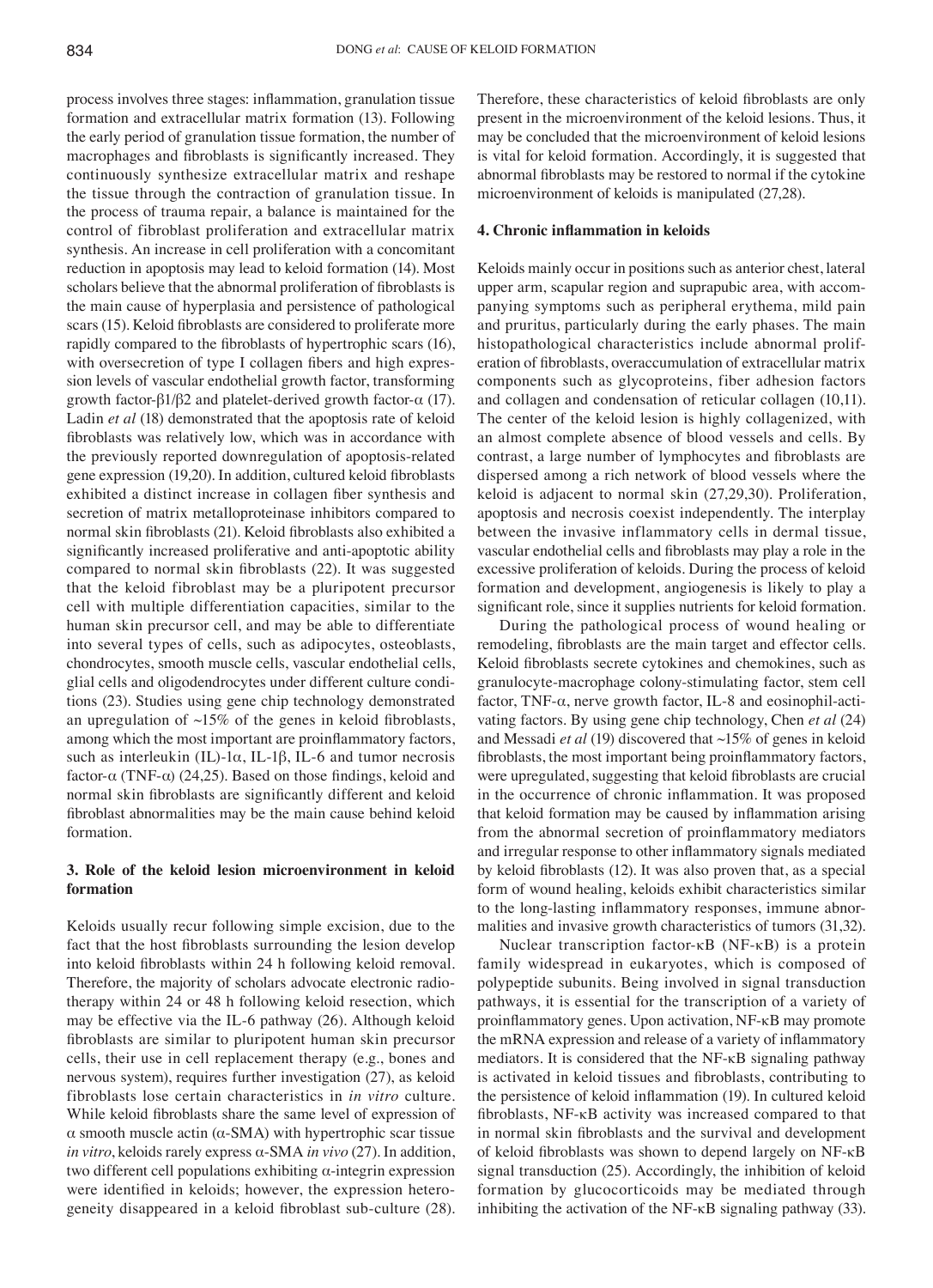In addition, non-steroidal anti-inflammatory drugs, such as aspirin and sodium salicylate, may inhibit the binding of ATP to the inhibitor of NF-κB kinase subunit β, thus inhibiting the NF-κB signaling pathway (34,35).

Thus, the clinical, histopathological and molecular biological findings mentioned above indicate that chronic inflammation is present in keloids and plays an important role in the process of keloid formation.

## **5. Association of keloid formation with keloid fibroblasts, keloid lesion microenvironment and chronic inflammation**

Keloid fibroblasts are mainly responsible for keloid formation, during which the microenvironment of the keloid lesion plays an important role in keloid fibroblast abnormalities. While trauma is the incentive for keloid formation, inflammatory mediators, such as cytokines and growth factors, being an important component of the keloid lesion microenvironment, play an important role in fibroblast abnormalities and keloid formation, since inflammatory responses are continuously present during the process of wound healing and keloid formation.

#### **6. Proposed hypothesis for the cause of keloid formation**

As discussed above, the keloid lesion microenvironment is mainly responsible for keloid fibroblast abnormalities and keloid formation. Various organisms have adjusted their own structure in order to adapt to the environmental changes during the long-term evolutionary process (survival of the fittest). Similarly, the human skin in different locations, such as the eyelids, dorsum of the body, face and foot, differs in its structure, in order to adapt to the different environmental requirements. Therefore, the local microenvironment of the skin and its susceptibility to external or internal stimuli differ by location. We hypothesized that the proinflammatory genes in the microenvironment of skin keloid lesions are highly sensitive to traumatic and post-traumatic inflammatory responses. The continuous upregulation of their expression following traumatic and inflammatory stimuli results in keloid formation and chronic inflammation.

It was previously proposed that keloid formation may result from inflammation arising from the secretion of proinflammatory mediators and the abnormal response to other inflammatory signals mediated by keloid fibroblasts (12). In accordance with this hypothesis, Chen *et al* (24) and Messadi *et al* (25) demonstrated that ~15% of the genes, the most important being proinflammatory factors, such as IL-1α, IL-1β, IL-6 and TNF-α, were upregulated in keloid fibroblasts.

Thus, the fact that proinflammatory genes in the microenvironment of the keloid skin lesions are sensitive to trauma and inflammatory response may explain the selective localization of keloids in certain parts of a patient's body and the differences in localization among different patients. This chronic inflammation may also explain the invasive growth of keloids.

The clinical treatment of keloids by glucocorticoid injection inhibits keloid formation mainly by repressing the activation of NF-κB, an essential transcription factor of multiple proinflammatory genes (33). In addition, radiotherapy following keloid resection reduces keloid recurrence by blocking the IL-6 inflammatory response pathway (26). Thus, these treatments may help avoid the continuous upregulation of proinflammatory genes and reduce inflammation by blocking inflammatory response pathways, thus achieving satisfactory clinical results.

Based on the above, we concluded that the continuous upregulation of proinflammatory genes in the microenvironment of keloid skin lesions may be the main cause behind keloid formation.

#### **Acknowledgements**

This study was supported by the National Natural Science Foundation of China (no. 81260291). The authors would like to thank Dr Tao Liu and Dr Chuanshan Zhang at the laboratory of The First Affiliated Hospital of Xinjiang Medical University for their assistance.

#### **References**

- 1. Al-Attar A, Mess S, Thomassen JM, Kauffman CL and Davison SP: Keloid pathogenesis and treatment. Plast Reconstr Surg 117: 286-300, 2006.
- 2. Atiyeh BS, Costagliola M and Hayek SN: Keloid or hypertrophic scar: the controversy: review of the literature. Ann Plast Surg 54: 676-680, 2005.
- 3. Estrem SA, Domayer M, Bardach J and Cram AE: Implantation of human keloid into athymic mice. Laryngoscope 97: 1214-1218, 1987.
- 4. Pierce HE: Keloids: enigma of the plastic surgeon. J Natl Med Assoc 71: 1177-1180, 1979.
- 5. Huang C, Akaishi S, Hyakusoku H and Ogawa R: Are keloid and hypertrophic scar different forms of the same disorder? A fibroproliferative skin disorder hypothesis based on keloid findings. Int Wound J: Nov 22, 2012 (Epub ahead of print).
- 6. de Mesquita CJ: About strawberry, crab claws, and the Sir James Black's invention. Hypothesis: can we battle keloids with propranolol? Med Hypotheses 74: 353-359, 2010.
- 7. Akaishi S, Ogawa R and Hyakusoku H: Keloid and hypertrophic scar: neurogenic inflammation hypotheses. Med Hypotheses 71: 32-38, 2008.
- 8. Alonso PE, Rioja LF and Pera C: Keloids: A viral hypothesis. Med Hypotheses 70: 156-166, 2008.
- 9. O'Brien L and Jones DJ: Silicone gel sheeting for preventing and treating hypertrophic and keloid scars. Cochrane Database Syst Rev 9: Sep 12, 2013 (Epub ahead of print).
- 10. Kischer CW, Shetlar MR and Chvapil M: Hypertrophic scars and keloids: a review and new concept concerning their origin. Scan Electron Microsc 4: 1699-1713, 1982.
- 11. Tredget EE, Nedelec B, Scott PG and Ghahary A: Hypertrophic scars, keloids, and contractures. The cellular and molecular basis for therapy. Surg Clin North Am 77: 701-730, 1997.
- 12. Sandulache VC, Parekh A, Li-Korotky H, Dohar JE and Hebda PA: Prostaglandin E2 inhibition of keloid fibroblast migration, contraction, and transforming growth factor (TGF)-beta 1-induced collagen synthesis. Wound Repair Regen 15: 122-133, 2007.
- 13. Clark RA: Cutaneous tissue repair: basic biologic consider- ations. I. J Am Acad Dermatol 13: 701-725, 1985.
- 14. Sahl WJ Jr and Clever H: Cutaneous scars: Part I. Int J Dermatol 33: 681-691, 1994.
- 15. Nakaoka H, Miyauchi S and Miki Y: Proliferating activity of dermal fibroblasts in keloids and hypertrophic scars. Acta Derm Venereol 75: 102-104, 1995.
- 16. Nedelec B, Shankowsky H, Scott PG, Ghahary A and Tredget EE: Myofibroblasts and apoptosis in human hypertrophic scars: the effect of interferon-alpha2b. Surgery 130: 798-808, 2001.
- 17. Marneros AG and Krieg T: Keloids clinical diagnosis, pathogenesis, and treatment options. J Dtsch Dermatol Ges 2: 905-913, 2004.
- 18. Ladin DA, Hou Z, Patel D, *et al*: p53 and apoptosis alterations in keloids and keloid fibroblasts. Wound Repair Regen 6: 28-37, 1998.